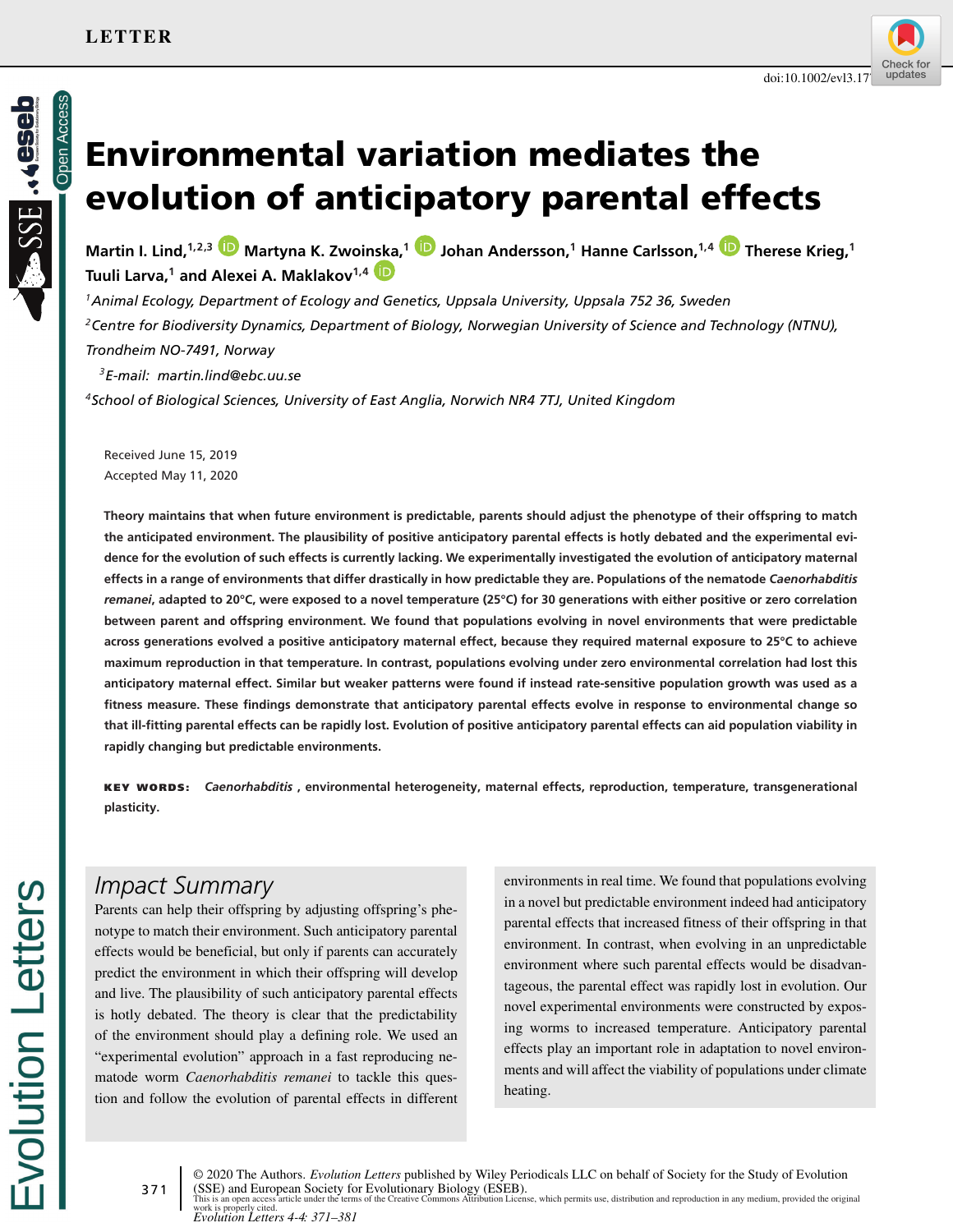The role of environmental variation in the adaptive expression of phenotypes has gathered considerable interest (Chevin et al. 2010; Hollander et al. 2015; Donelson et al. 2017; Lind and Spagopoulou 2018). Not only is heterogeneity common, it is also predicted to change evolutionary outcomes. Although stable environments generally should select for genetic specialization, environmental heterogeneity can select for environmental input on this process. Variable environments is expected to select for phenotypic plasticity (if environmental cues are reliable) or bet-hedging (if the cues are not reliable) (Moran 1992; Simons 2011). However, a developing organism may not be able to acquire and/or interpret the environmental cues itself; therefore, the parental environment can also function as a developmental cue (Marshall and Uller 2007; Leimar and McNamara 2015). Consequently, recent theory maintains that high environmental correlation results in predictability between generations, which can select for adaptive parental effects and/or epigenetic inheritance of an environmentally induced phenotype (Lachmann and Jablonka 1996; Bonduriansky and Day 2009; Rivoire and Leibler 2014; Kuijper and Hoyle 2015; Leimar and McNamara 2015; Uller et al. 2015; Proulx et al. 2017; Dury and Wade 2020), mechanisms collectively referred to as inter- or transgenerational plasticity (Perez and Lehner 2019). The sign of the environmental correlation is expected to result in a similar sign of the parental effect, so that parents can prepare their offspring for the same environment as they are themselves experiencing (positive correlation), the opposite environment (negative correlation), or do not influence the phenotype of their offspring (zero correlation between parent and offspring environments). The exception is constant (highly predictable) environments, where genetic specialization is predicted to evolve (Leimar and McNamara 2015) together with a negative transgenerational effect to reduce phenotypic variance (Hoyle and Ezard 2012; Kuijper and Hoyle 2015).

Although the theory is well developed, the empirical evidence is mixed. In its most basic form, the theory of anticipatory parental effects predicts that offspring should have higher performance if parental and offspring environments are matching (Marshall and Uller 2007; Burgess and Marshall 2014). There are some striking examples of this (e.g., Gustafsson et al. 2005; Galloway and Etterson 2007; Jensen et al. 2014; Kishimoto et al. 2017; Ryu et al. 2018; Toyota et al. 2019), but across studies there is only weak support for this prediction in natural systems, and the effects are small compared to the direct effects of offspring environment (reviewed in Uller et al. 2013). Because environmental predictability across generations is seldom quantified, one reason for the scarcity of clear examples of adaptive parental effects is that environments may not often be correlated across generations, and, therefore, provide little opportunity for selection for such anticipatory effects (Burgess and Marshall 2014). Even if natural environments are correlated, the evidence for stronger

parental effects in more stable environments is mixed, and varies between traits (Walsh et al. 2016). Thus, there is a call for studies estimating parent and offspring fitness when the environmental predictability between generations is well known, and maternal effects are expected to be under selection (Burgess and Marshall 2014).

Direct experimental evidence for the evolution of positive anticipatory parental effects of an environmentally induced parental phenotype is currently lacking. On the other hand, if parents and offspring live in negatively correlated environments, the parental phenotype should not be inherited, but the environment is predictable and parents can still anticipate the offspring environment. As such, the evolution of a negative parental effect could be adaptive, a prediction that has recently received experimental support in a study by (Dey et al. 2016), who found that populations of the nematode *Caenorhabditis elegans* that evolved under strictly alternating hypoxia-normoxia conditions in every generation evolved a negative maternal provisioning effect. This suggests an adaptive benefit of maternal effects when the maternal environment is a strong cue for the offspring environment (in this case a perfect negative correlation), as predicted by theory (Uller et al. 2015; Proulx et al. 2017). More generally, theory also predicts that positive transgenerational correlations would result in the evolution of a positive parental effect and, importantly, if the environmental state is uncorrelated and unpredictable across generations, parental effects would be maladaptive and selected against (Lachmann and Jablonka 1996; Kuijper and Hoyle 2015; Leimar and McNamara 2015; Uller et al. 2015). The latter is considered a reason why adaptive parental effects are generally weak (Uller et al. 2013). However, these scenarios have not been investigated experimentally. Moreover, previous studies on evolution of parental effects under environmental heterogeneity have investigated only the case of nonoverlapping generations (Dey et al. 2016). Most natural populations have, however, overlapping generations and age structure, which can influence evolution in both stable and heterogeneous environments, especially with respect to the evolution of life history strategies (Cotto and Ronce 2014; Ratikainen and Kokko 2019).

Taken together, environmental heterogeneity and environmental predictability over generations predict the adaptive value of parental effects (Lachmann and Jablonka 1996; Kuijper and Hoyle 2015; Uller et al. 2015). We set out to test this using experimental evolution in the dioecious free-living nematode *Caenorhabditis remanei*, adapting to different temperature regimes. Genetically heterogeneous populations, previously adapted to 20°C, were evolving for 30 generations in control conditions or adapting to 25°C, in either constant 25°C, increased warming to 25°C or a heterogeneous environment with fluctuating temperatures. We found positive anticipatory maternal effects on reproduction in populations evolving in environments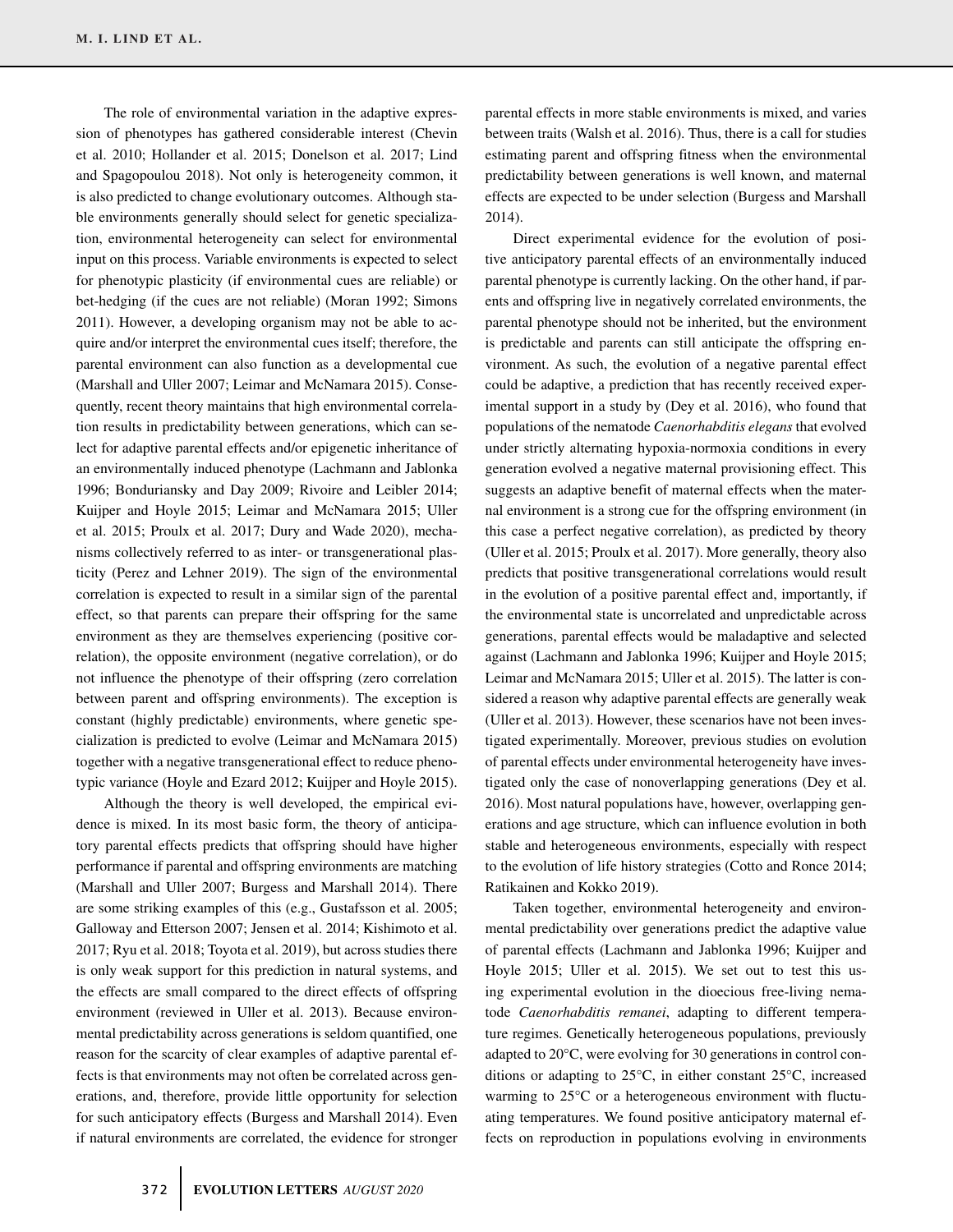that were predictable across generations. Moreover, we found the evolution of a reduced maternal effect on reproduction in heterogeneous environments where parent and offspring environments were not correlated during experimental evolution.

## *Material and Methods* **EXPERIMENTAL EVOLUTION**

As founder population, we used the wild-type SP8 strain of *C. remanei*, obtained from N. Timmermeyer at the Department of Biology, University of Tübingen, Germany. This strain was created by crossing three wild-type isolates of *C. remanei* (SB146, MY31, and PB206), harbor substantial standing genetic variation for life history traits (Chen and Maklakov 2012; Lind et al. 2017), and has been lab-adapted to 20°C for 15 generations prior to setup of experimental evolution.

Experimental evolution was conducted for 30 generations in three climate cabinets; one set to 20°C, one to 25°C, and one with a slowly increasing temperature (see below). Five experimental evolution regimes were used and are summarized in Figure 1 . *Control 20°C* was experiencing 20°C for 30 generations, and *Warm 25°C* was experiencing 25°C for 30 generations. *Increased warming* started in 20°C, the cabinet temperature was then raised by  $0.1^{\circ}$ C every 2.13 day (rounded to whole days) to reach 25°C the last day of experimental evolution. *Slow temperature cycles* spend their first 10 generations in 20°C and were then moved to the 25°C cabinet for 10 generations, to finish the last 10 generations in the 20°C cabinet. Finally, the *Fast temperature cycles* regime were moved between 20°C and 25°C every second generation, thus experiencing 14 temperature shifts.

Generation time in 20°C and 25°C was defined as the average difference in age between parents and offspring (Charlesworth 1994) and was calculated from the life table of age-specific reproduction and survival following McGraw and Caswell (1996) with trial data from the SP8 lines, and was 4.0 days in 20°C and 3.4 days in 25°C. This resulted 120 days of experimental evolution for *Control 20°C*, 114 days for *Slow temperature cycles*, 110 days for *Increased warming* and *Fast temperature cycles*, and 101 days for *Warm 25°C*. For the two temperature cycle treatments, the worms spent shorter chronological time in 25°C than in 20°C, because of the faster generation time in 25°C. This ensured equal exposure to the two temperatures over biological time. Because we had no data for generation time in the intermediate temperatures between 20°C and 25°C, we did the simplifying assumption that the overall number of generations for the whole experiment would be similar in the *Increased warming* and *Fast temperature cycle* regimes. Therefore, the *Increased warming* regime was also run for 110 days, and the temperature increase was determined by the smallest temperature step the cabinet could be programmed (0.1°C).



### **Phenotypic assays**

After 30 generations of experimental evolution, reproduction assays in a common garden

### **Assay: cost of adaptation**



**Figure 1. Overview of the experimental evolution regimes and the phenotypic assays. The five experimental evolution regimes (with six replicate populations) are outlined in the purple box. Green squares denote 20°C and red squares 25°C. Each of the 30 small squares in each regime represents one generation. The phenotypic assays are presented in the green box, where parents are grown for two generations in either 20°C (green) or 25°C (red). Offspring are scored for age-specific fecundity, used to calculate total reproduction and daily growth factor λ.**

Experimental evolution was conducted on 92-mm NGMplates (Stiernagle 2006) and to combat infections the agar and bacterial Luria-Bertani media (LB) also contained the antibiotics kanamycin and streptomycin, and the fungicide nystatin (Lionaki and Tavernarakis 2013; Lind et al. 2016). The plates were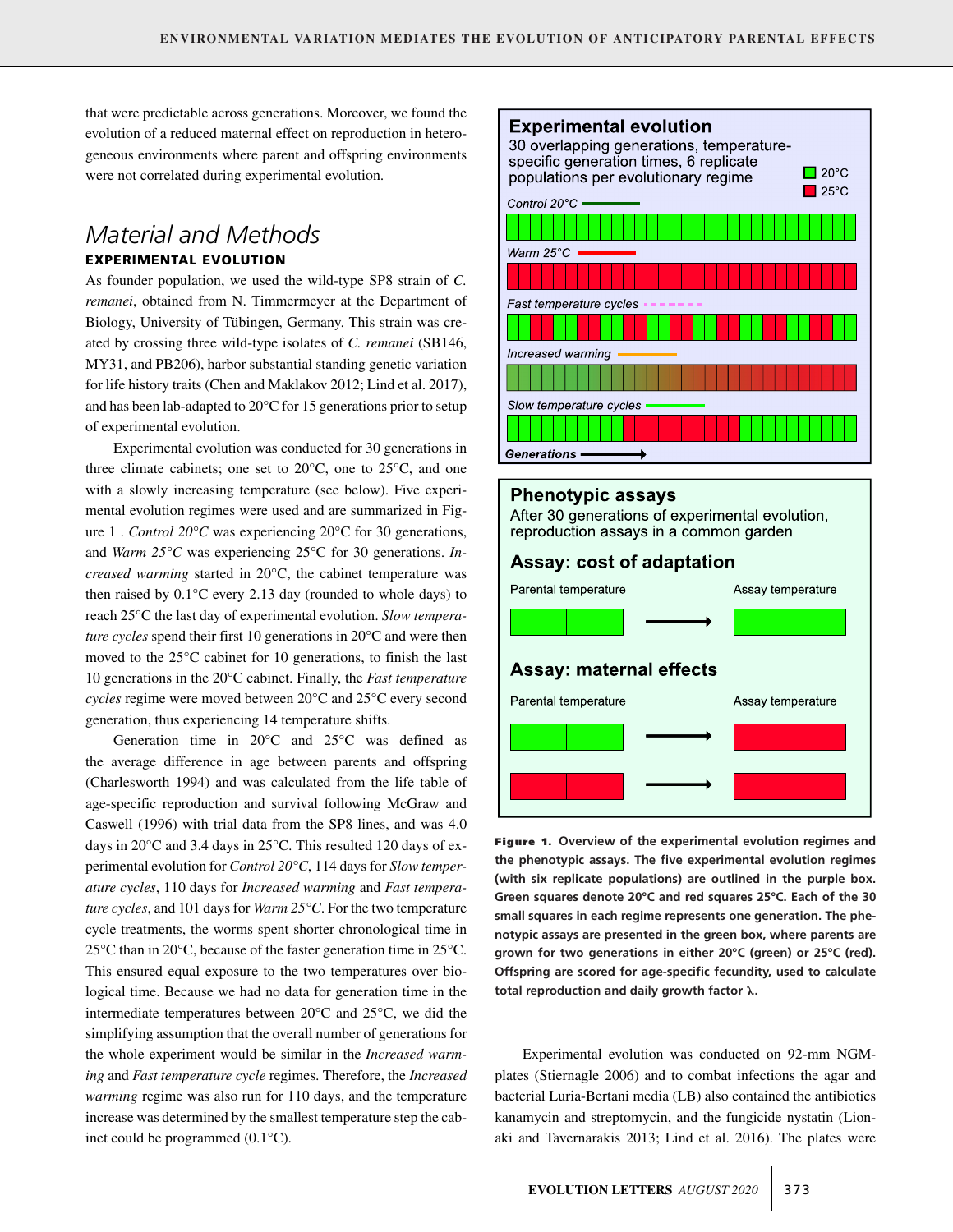seeded with 2 mL of the antibiotic resistant *Escherichia coli* strain OP50-1 (pUC4K) obtained from J. Ewbank at the Centre d'Immunologie de Marseille-Luminy, France. To keep worm populations age structured in overlapping generations, the populations were always kept in experimental growth face by cutting out a bit of agar containing 150 individuals of mixed ages and transferring this to freshly seeded plates. Transfer was conducted when needed (every 1-2 day), always before food was finished. Six independent replicate populations of each experimental evolution regime were set up, resulting in a total of 30 populations. All populations were expanded for two generations and frozen after 30 generations.

### **PHENOTYPIC ASSAYS**

Before assays, worms were recover from freezing and grown two generations in common garden, each generation synchronized by bleaching, a standard procedure that kills all life stages but eggs (Stiernagle 2006). The common garden temperature was 20°C or 25°C (see below).

Phenotypic assays were performed to test for local adaptation to the experimental evolution regime and the evolution of adaptive maternal effects and are summarized in Figure 1. We therefore carried out three assays, by varying parental temperature (the two generations of common garden after defrosting the populations) and testing temperature for offspring. The *20°C– 20°C assay* had both common garden and testing in 20°C. This is the environment the *Control 20°C* regime have experienced and tests for any cost of adaptation. Likewise, in the *25°C–25°C assay* both parents and testing worms experience 25°C, which is the selective environment for *Warm 25°C* and very close to the final environment for *Increased warming*. Finally, the *20°C–25°C assay* have 20°C as parental temperature, whereas the testing worms have their whole development in 25°C. This assay represents strong temperature fluctuations between generations, which is the selective environments for the *Fast temperature cycle* regime, and by comparing this assay to the *25°C–25°C assay* we can estimate the importance of maternal effects on fitness when adapting to a novel environment.

The assays were initiated by synchronized egg laying in the testing temperature by 40 females of each population. After 5 h, females were killed by bleaching, and setup of L4 larvae was initiated 39 h later (in  $25^{\circ}$ C) or 50 h later (in  $20^{\circ}$ C), due to temperature-specific development time. The setup consisted of eight testing females per plate, together with the same number of background males from the SP8 line. Sex ratio was kept 1:1 throughout the experiment by adjusting the number of males to match the number of females present. Age-specific fecundity was measured by each day allowing the females 3 h of egg laying on an empty plate, where after the females were returned to a new plate (together with the males) and the number of hatched off-

spring on the egg-laying plate were killed with chloroform and counted two days later. The exact time the females were added to and removed from each plate was noted, and the number of offspring was corrected by exact number of minutes available for egg laying, and the number of females alive. Thus, we did not collect individual-level data on total reproduction, but daily snapshot, to increase the number of individuals assayed and improve the reproduction estimate of each population. Daily reproduction was collected until reproduction had ceased. Four replicate plates of each population were set up, and for the *20°C–20°C* and *20°C– 25°C* assays the replicates were evenly split between two climate cabinets per temperature, to separate cabinet and temperature effects. However, for logistical reasons, the *25°C–25°C assay* was reduced. We excluded the *Slow temperature cycle* treatment from this assay, and unfortunately we lost two *Warm 25°C* populations during common garden (due to overcrowding and subsequent starving, which is known to induce epigenetic effects [Rechavi et al. 2014], and therefore these populations were excluded), leaving us with four replicate population of this treatment. This resulted in 30 replicate populations and 960 female worms for the *20°C–20°C* and *20°C–25°C* assays, and 23 replicate populations and 736 female worms for the *25°C–25°C assay*. A small number of plates were excluded from analyses, because of accidents during egg-laying or chloroforming: six plates were removed from the *20°C–20°C* assay, four plates from the *20°C–25°C* assay, and six plates from the *25°C–25°C* assay.

### **STATISTICAL ANALYSES**

The age-specific reproduction data were analyzed as the total reproduction of each replicate plate, adjusted to the number of females present each day as well as rate-sensitive daily growth factor λ, which is equivalent to individual fitness (Brommer et al. 2002) but calculated per plate.  $\lambda$  encompasses the timing and number of offspring and is analogous to the intrinsic rate of population growth (Stearns 1992) and was calculated by constructing a population projection matrix for each plate, and then calculating the dominant eigenvalue from this matrix, following McGraw and Caswell (1996). In the projection matrix, we set survival to 1 during the reproductive period, because any mortality during the early stages of the reproductive period (which is the most influential for  $\lambda$ ) had nonnatural causes (mainly worms climbing the wall of the plate where they dried out) and controlled for unequal number of worms by adjusting the reproductive value as described above. The first natural deaths in *C. remanei* are only observed long after the reproductive peak (Lind et al. 2016, 2017). Because population size and age structure was kept constant during the experimental evolution, rate sensitive fitness is maximized during experimental evolution and  $\lambda$  is therefore the most appropriate fitness measure for this study (Mylius and Diekmann 1995).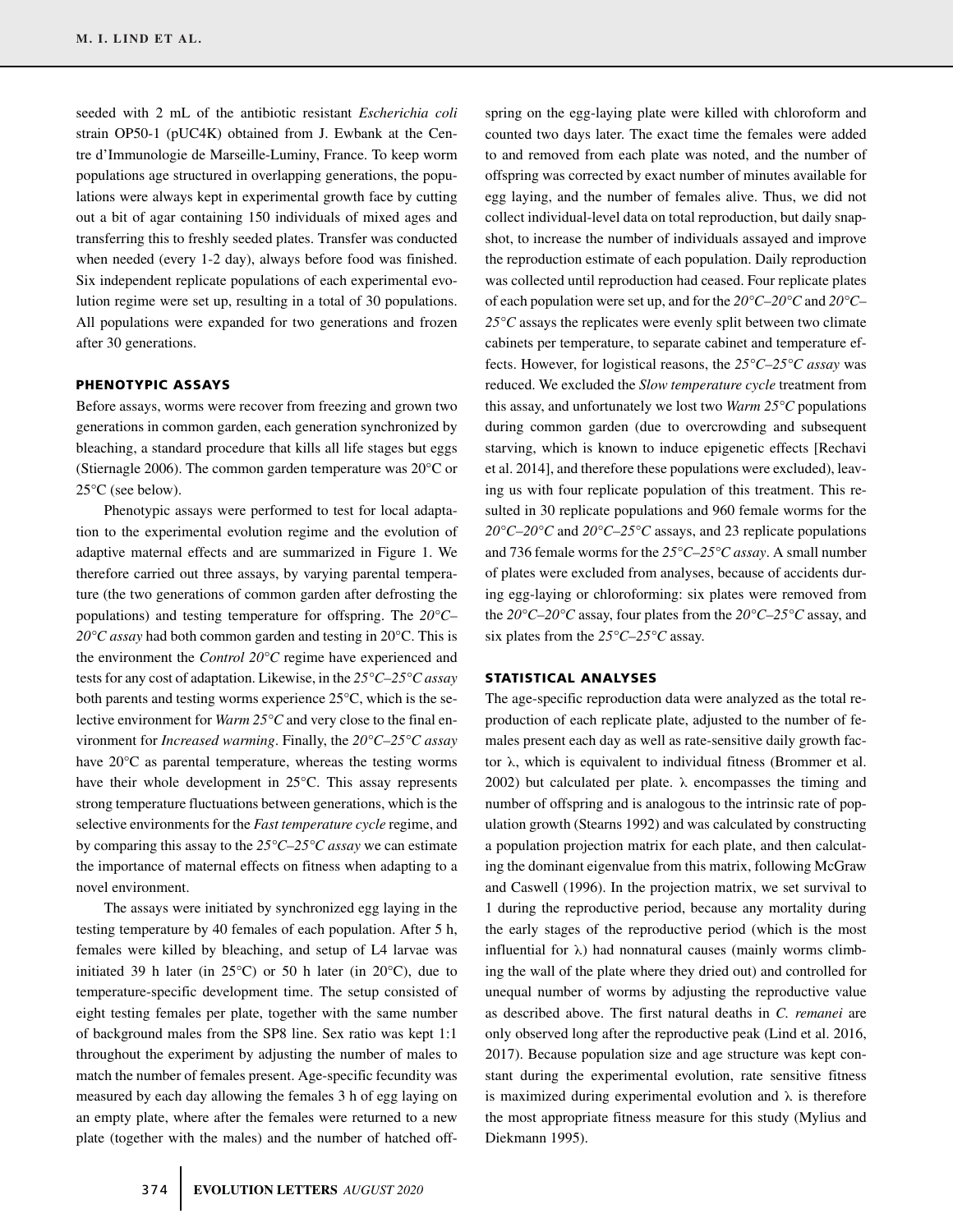

**Figure 2. The effect of parental temperature on fitness and reproduction in 25°C. Daily growth factor <sup>λ</sup> (A) and total reproduction (B) in 25°C when parents were raised for two generations in either 20°C or 25°C. Symbols represent experimental evolution regime (mean ± SE calculated from population means). Open symbols represent the mean of each replicate population.** *Control 20°C* **and** *Warm 25°C* **have spent 30 generations in 20°C or 25°C, respectively.** *Increased warming* **has been subjected to slowly increased temperatures, starting in 20°C and reaching 25°C at generation 30.** *Fast temperature* **cycles have spent two generations in 20°C, followed by two generations in 25°C, this cycle has then been repeated for 30 generations.**

All statistical analyses were done using R 3.6.1, and models were implemented using the *lme4* package (Bates et al. 2015). Significance tests were performed using the *lmerTest* package (Kuznetsova et al. 2017), and contrasts were analyzed using the *emmeans* package. Total reproduction and daily growth factor λ in 20°C was analyzed in separate mixed effect models with experimental evolution regime as fixed effect and population and cabinet as random effects. Both response variables were logtransformed before analysis. In 25 $\degree$ C,  $\lambda$  and total reproduction was analyzed with experimental evolution regime and parental temperature as crossed fixed effects, and replicate population as random effect. Models were constructed with a random slope (parental temperature) in addition to random intercept. Because the *25°C–25°C assay* was conducted in only one cabinet, and moreover the *Slow temperature cycle* treatment was not run, the random effect of cabinet was excluded from the parental temperature models, as was the *Slow temperature cycle* treatment.

# *Results*

The predictions and results for maternal effects are summarized in Figure 1. For fitness (daily growth factor  $\lambda$ ) in 25°C, we found a significant experimental evolution regime  $\times$  parental temperature interaction (Regime:  $F_{3, 20.2} = 0.493$ ,  $P = 0.691$ ; Parental temperature:  $F_{1, 18.9} = 0.135, P = 0.718$ ; Regime × Parental temperature:  $F_{3, 18.7} = 4.249, P = 0.019$ . This interaction was caused by significantly opposite slope for *Fast temperature cycles* compared to *Increased warming*, with highest fitness in 25°C for *Fast temperature cycles* when parents were grown in 20°C, whereas highest fitness in 25°C for *Increased warming* was achieved when their parents were also grown in 25°C. For *Control 20°C* and *Warm 25°C*, fitness in 25°C did not significantly differ between the parental temperatures (Fig. 2A; Tables S1 and S2).

For total reproduction in 25°C, the experimental evolution regime  $\times$  parental temperature interaction was just outside the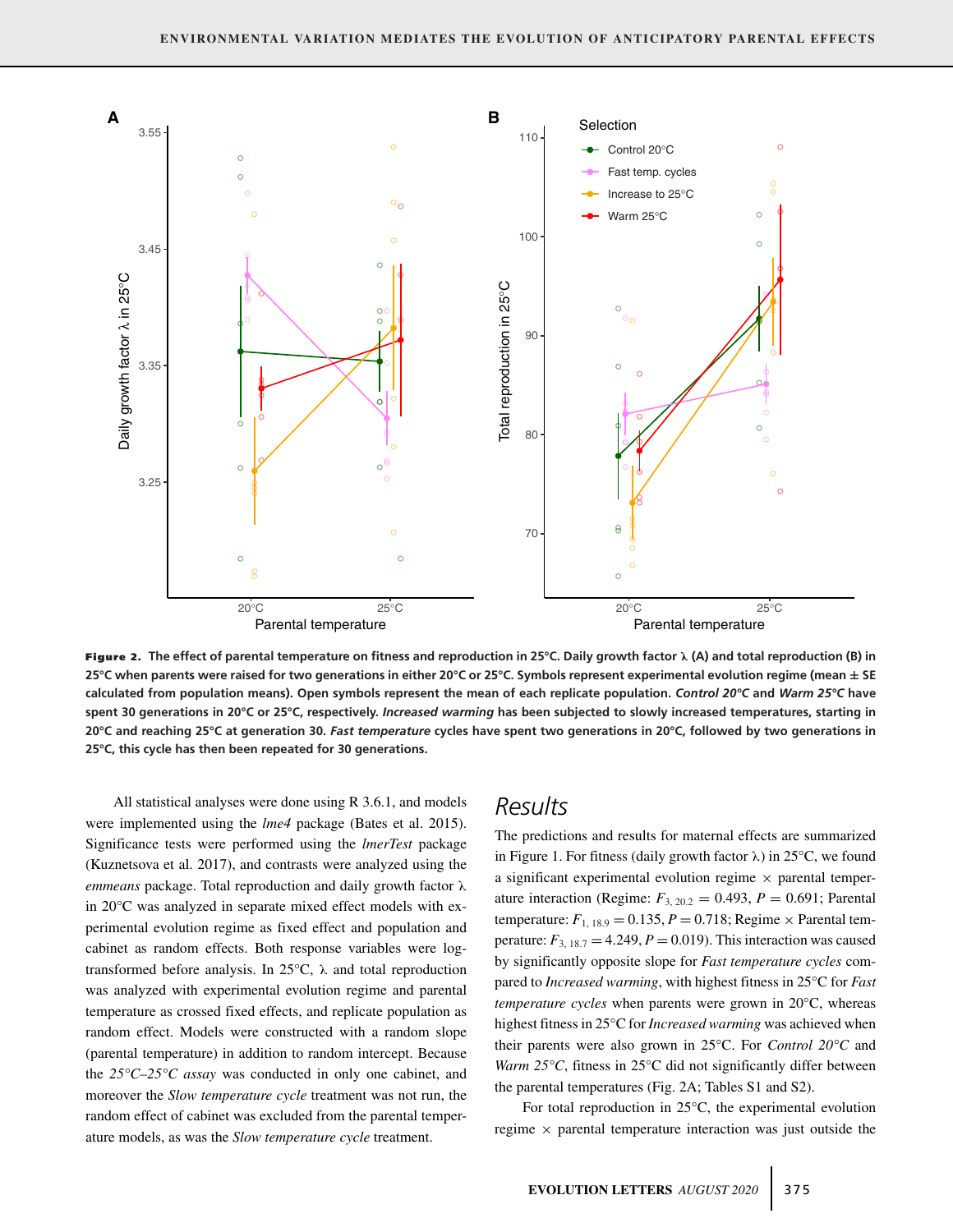

**Figure 3. Reproduction in original environment. Daily growth factor <sup>λ</sup> (A) and total reproduction (B) in 20°C when parents are also grown for two generations in 20°C. Symbols represent experimental evolution regime (mean ± SE calculated from population means). Open symbols represent the mean of each replicate population.**

significance threshold (Regime:  $F_{3, 19.7} = 0.385, P = 0.765$ ; Parental temperature:  $F_{1, 18.8} = 35.659, P < 0.001$ ; Regime  $\times$ Parental temperature:  $F_{3, 18.6} = 3.071, P = 0.053$ ). Nevertheless, the planned post hoc comparisons showed that there was no effect of parental exposure to 25°C for *Fast temperature cycles*, whereas all other regimes had higher total reproduction in 25°C if parents were also exposed to 25°C (Fig. 2B; Tables S3 and S4).

Because cabinet was not replicated for the *25°C–25°C* assay, we run additional analyses testing whether the inclusion or removal of cabinet influenced the estimation of temperature and the other fixed effects in the parts of the experiment where the temperature treatment was replicated in two cabinets (the *20°C– 20°C* and *20°C–25°C* assays). We did not find that cabinet influenced any estimates (Supporting Information Analysis 1; Tables S9–S12), suggesting that the temperature effect is driven by temperature and not by cabinet effects.

Finally, we found a fitness cost of adaptation in many of the regimes, because *Fast temperature cycles* as well *Slow temperature cycles* had significantly reduced daily growth factor (λ) in 20°C relative to the *Control* 20°C regime (Regime:  $F_{4, 24.6}$  = 4.955, *P* = 0.005; Fig. 3B; Tables S5 and S6). For the *Increased warming* and *Warm 25°C* regimes, the effect was just outside significance. The cost was, however, not detected in total reproduction ( $F_{4, 24.8} = 0.574$ ,  $P = 0.684$ ; Fig. 3A; Tables S7 and S8).

# *Discussion*

The degree of environmental variation can influence the expression of phenotypes (Moran 1992; Uller et al. 2015; Proulx et al. 2017). In addition to genetic specialization, the phenotype can match the environment either by phenotypic plasticity, where the offspring matches its development to the current environment, or by anticipatory parental effects, where the offspring nongenetically inherit the parents phenotype to match its environment, thus improving offspring performance if parent and offspring environments are matching (Marshall and Uller 2007; Donelson et al. 2017). Although within-generation phenotypic plasticity is common (DeWitt and Scheiner 2004), parental effects seem, in contrast, to be generally weak (Uller et al. 2013), despite some well-known examples (Gustafsson et al. 2005; Galloway and Etterson 2007; Jensen et al. 2014; Kishimoto et al. 2017; Ryu et al. 2018; Toyota et al. 2019). Because transgenerational effects should evolve only if parents can accurately predict offspring environments (Kuijper and Hoyle 2015; Leimar and McNamara 2015; Uller et al. 2015; Dury and Wade 2020), it is possible that environments generally are not highly correlated between generations, thus explaining why such anticipatory effects are uncommon (Uller et al. 2013). However, the environmental predictability is seldom investigated in studies of parental effects (Burgess and Marshall 2014). Therefore, we investigated whether the degree of temporal environmental variation, as well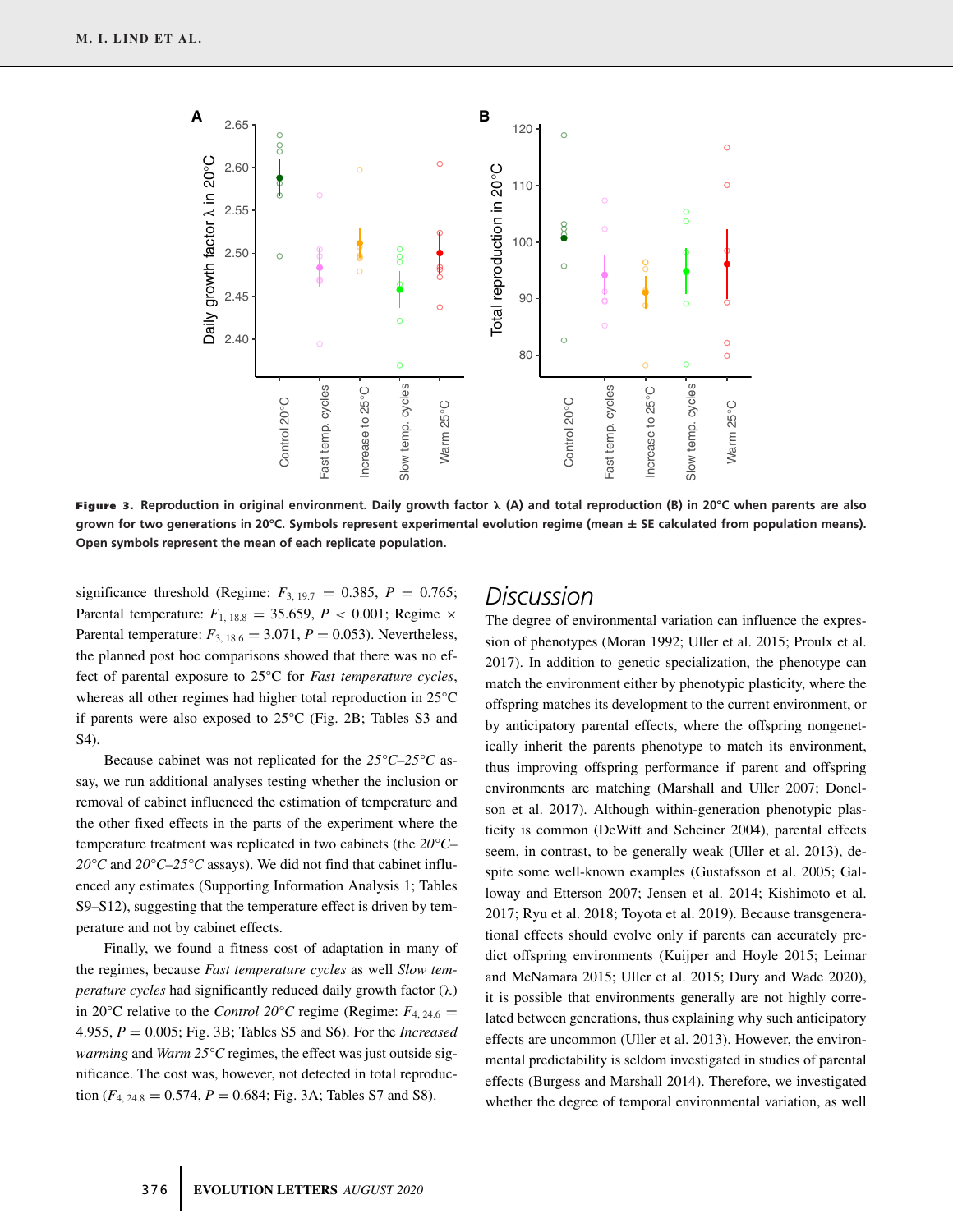| Experimental<br>evolution<br>regime | Environment<br>predictability over<br>generations | Prediction                                                                                                            | Finding:<br>reproduction    | Finding: daily<br>growth factor $\lambda$ |
|-------------------------------------|---------------------------------------------------|-----------------------------------------------------------------------------------------------------------------------|-----------------------------|-------------------------------------------|
| Control $20^{\circ}$ C              | Stable, predictable                               | Either positive or<br>negative maternal<br>effect (inherit<br>maternal phenotype or<br>reduce phenotypic<br>variance) | Positive maternal<br>effect | No maternal effect                        |
| Warm $25^{\circ}C$                  | Stable, predictable                               | Either positive or<br>negative maternal<br>effect (inherit<br>maternal phenotype or<br>reduce phenotypic<br>variance) | Positive maternal<br>effect | No maternal effect                        |
| <i>Increased</i><br>warming         | Slowly changing,<br>predictable                   | Positive maternal effect<br>(inherit maternal)<br>phenotype)                                                          | Positive maternal<br>effect | Positive maternal<br>effect               |
| Slow temp.<br>cycles                | Slowly changing,<br>predictable                   | Positive maternal effect<br>(inherit maternal)<br>phenotype)                                                          | Not tested                  | Not tested                                |
| <i>Fast temp.</i><br>cycles         | Unpredictable                                     | No maternal effect                                                                                                    | No maternal effect          | Negative maternal<br>effect               |

Table 1. Summary of the predictions and findings of the evolution of maternal effects based upon the stability and predictability be**tween parent and offspring environment in the five experimental evolution regimes.**

as the predictability between parent and offspring environment, influenced the evolution of maternal effects.

We found that the presence of environmental variation mediated the evolution of maternal effects on reproduction and daily growth factor λ in *C. remanei* nematode worms adapting to a novel and stressful warm temperature (25°C) for 30 generations (see predictions and findings summarized in Table 1). For all populations evolving in stable or slowly increasing temperature (*Control 20°C*, *Warm 25°C*, and *Increased warming*), a strong positive maternal effect on reproductive output resulted in an increased offspring production in 25°C when the parents were also cultured in 25°C and not in 20°C. Because these populations have evolved in environments that are relatively predictable over generations, transgenerational effects are adaptive and predicted by theory (Mousseau and Fox 1998; Kuijper and Hoyle 2015; Leimar and McNamara 2015; Uller et al. 2015). This result is also in agreement with a recent study by Dey et al. (2016) who found the evolution of an anticipatory negative maternal effect in *C. elegans* evolving in perfectly negatively correlated (and thus predictable) environments. Our finding of positive anticipatory maternal effects in positively correlated environments highlights the importance of experimental evolution studies with known environmental predictability to study the evolution of adaptive transgenerational effects.

In contrast to the predictable environments, the *Fast temperature cycles* populations evolved in a fluctuating environment where the temperature changed every second generation. Thus, the next generation would with equal likelihood be exposed to the same or a different temperature as the parents, resulting in zero correlation between parent and offspring environments. In this unpredictable environment, transgenerational effects are not considered adaptive (Mousseau and Fox 1998; Uller et al. 2015), and, in agreement with the theory, we found a loss of the positive maternal effect, because the reproductive output in 25°C of this regime was independent of the environment of their parents. It should be noted that although the interaction between experimental evolution regime and parental temperature was nonsignificant ( $P = 0.053$ ) for total reproduction, the planned comparisons showed clearly that maternal effects were strong and positive in all regimes except *Fast temperature cycles*, where they were far from significant (Table S4). The adaptive value of these differences in parental effects is illustrated in the daily growth factor  $\lambda$ of the different experimental evolution regimes. *Fast temperature cycles* populations had highest  $\lambda$  in 25°C only when the parents were cultured for two generations in 20°C, a situation mimicking the fluctuating environments they were exposed to during evolution. Although adaptive, this should be defined as negative maternal effect on λ, which is not predicted by theory. Thus, maternal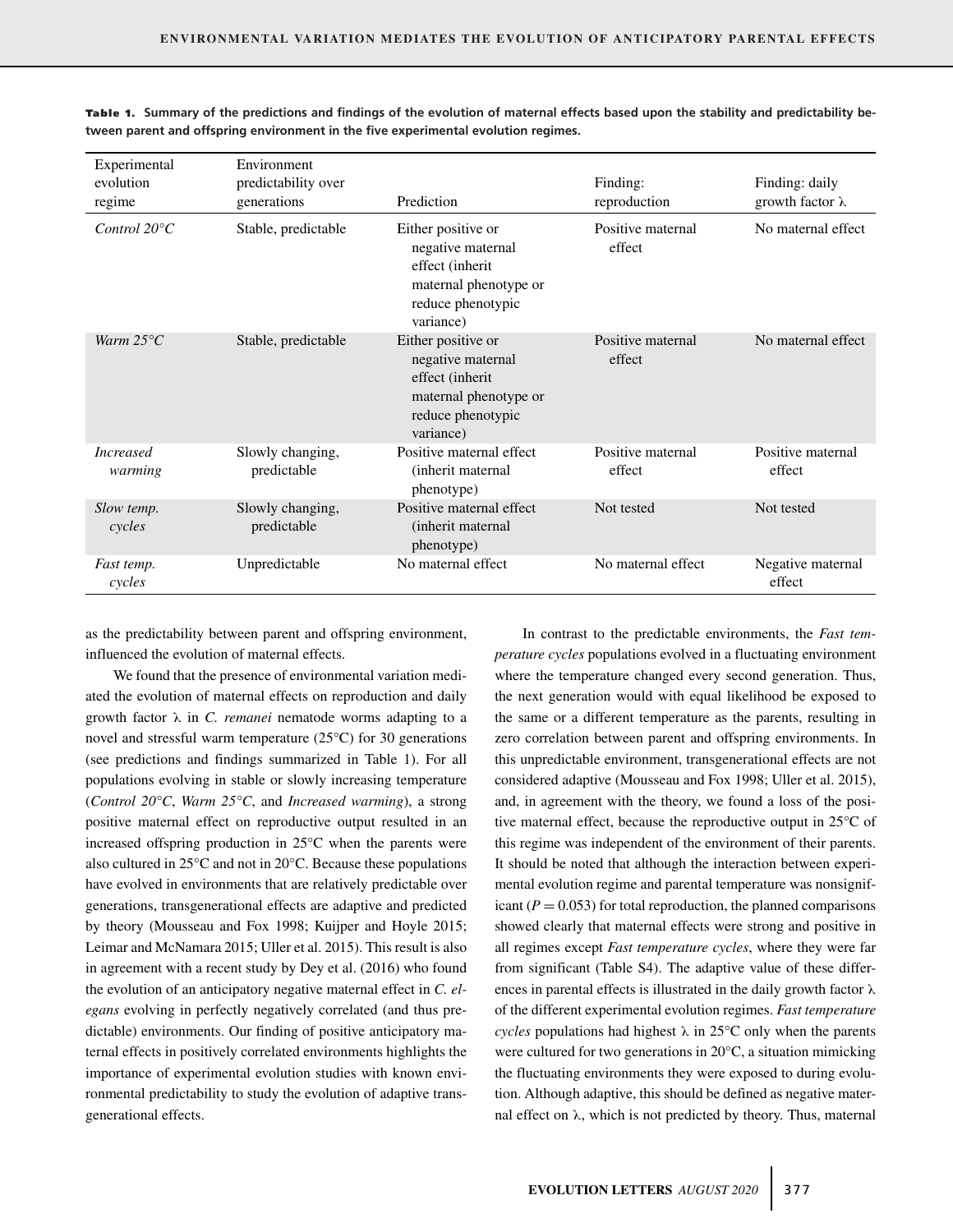effects on total reproduction and  $\lambda$  do not follow the same pattern for the *Fast temperature cycles*, but importantly, none of the measures show the positive maternal effects present in regimes from more predictable environments (Fig. 2). In contrast, populations adapting to slowly changing warm temperatures (*Increased warming*) improved  $\lambda$  when parents were also cultured in 25 $^{\circ}$ C, and thus showed a positive maternal effect on  $\lambda$ . Interestingly, the two stable environments (*Control 20°C* and *Warm 25°C*) that showed a positive maternal effect on reproduction did not show any maternal effect for  $\lambda$  (although there was a strong positive trend for *Warm 25°C*). Because stable environments are predicted to not show a positive maternal effect when fully adapted (Kuijper and Hoyle 2015), the loss of maternal effect for  $\lambda$  but not for total reproduction may be a result of ongoing genetic specialization, replacing transient maternal effects. Whether the negative maternal effect on fitness in the *Fast temperature cycles* is a result of the fact that the assays with parents and offspring in 25°C represent a stability not experienced evolutionary by the *Fast temperature cycles* regime (two generations common garden for the parents and one generation offspring testing equals to three generations in the same environment) or is a general response when parent and offspring environment is matching is unknown. The discrepancy between total reproduction and daily growth factor λ is illustrated by different patterns of age-specific reproduction in the two temperatures (Fig. S1). Although reproduction overall is high in  $25^{\circ}C - 25^{\circ}C$ , with peak reproduction spanning the first two days of adulthood, the reproductive peak is higher and earlier in the *20°C–25°C*, but reproduction also declines faster. The fast cycle regime perform well during the first day of adulthood in the *20°C–25°C* assay, where after its age-specific reproduction quickly drops, which affects total reproduction much more than rate-sensitive fitness measures such as λ, that weight early reproduction higher than late reproduction (Brommer et al. 2002). It should be noted that although most of the experiment used two cabinets per temperature, the *25°C–25°C* assay was only performed in one cabinet, thus confounding cabinet and temperature. However, inclusion or removal of cabinet from analyses in which temperature treatment was replicated in two cabinets shows that it does not influence the estimation of neither the temperature nor the evolutionary regime effects (Supporting Information analysis 1). We therefore conclude that the effect of the parental temperature 25°C is caused by the temperature and not by cabinet effects unrelated to temperature.

In addition, for the two cyclic regimes we also found a fitness cost of adaptation, because they had lower  $\lambda$  in the original environment (20°C), compared to the *Control 20°C* regime. The same trend of a fitness cost was shown also for the *Increased warming* and *Warm 25°C* regimes, but was just outside significance. A cost of adaptation was, however, not significant for total reproduction, highlighting the fitness importance of

the increased early reproduction during the first two days of adulthood in the *Control 20°C* populations (Fig. S2). A cost of adaptation, manifested as antagonistic environmental pleiotropy, is previously found in studies of antibiotic resistance, where the resistance comes with a cost in the original environment (Gifford et al. 2018). Similar costs have also been found in experimental evolution studies (Kassen 2002), also when adapting to different temperature regimes in insects (Tobler et al. 2015; Berger et al. 2018). Moreover, although *Control 20°C* showed a positive maternal effect on reproduction in 25°C, maternal exposure to 25°C did not improve their individual fitness, suggesting that an evolutionary history in 25°C is needed for maximum fitness in this temperature.

Although the positive maternal effect present in both stable (*Control 20°C* and *Warm 25°C*) and slowly increasing (*Increased warming*) temperature regimes is anticipated when parent can predict offspring environments (Lachmann and Jablonka 1996; Uller et al. 2015), stable environments are actually predicted to select for negative transgenerational effects (Hoyle and Ezard 2012; Kuijper and Hoyle 2015). When a population is well adapted to a stable optimum, a negative maternal effect reduces phenotypic variance between generations. However, we find no support for this prediction, because none of the treatments in stable environments (*Control 20°C* and *Warm 25°C*) showed a negative maternal effect, even after 30 generations in stable conditions. It is, however, possible that these regimes still show transient dynamics, because a positive transgenerational effect is predicted to evolve as a transient response when experiencing a novel environment (Kuijper and Hoyle 2015), in a similar way to how phenotypic plasticity is predicted to aid adaptation to new environments (Price et al. 2003; Lande 2009; Chevin et al. 2010; Coulson et al. 2017). Moreover, although these lines show a positive maternal effect for total reproduction, they show no significant maternal effect for  $\lambda$ , which could indicate an ongoing loss of maternal effects in stable environments, in line with theory. It could possibly be argued that the positive transgenerational effect is nonadaptive, caused by the worms being maladapted in 20°C and therefore producing low-quality offspring in this temperature. However, the fact that the *Control 20°C* regime who have highest fitness in 20°C and who have not experienced 25°C for at least 45 generations show positive maternal effects on reproduction of parental exposure to 25°C argues against a nonadaptive explanation and instead reinforces the view that all regimes from stable and slowly changing environment have an adaptive positive maternal effect. In agreement with this, exposing a laboratory strain of *C. elegans* to 25°C (Schott et al. 2014) or to starvation (Rechavi et al. 2014) results in heritable changes in gene expression, directed by inherited small RNA (Rechavi et al. 2014; Schott et al. 2014; Houri-Zeevi and Rechavi 2017), which further suggests that transgenerational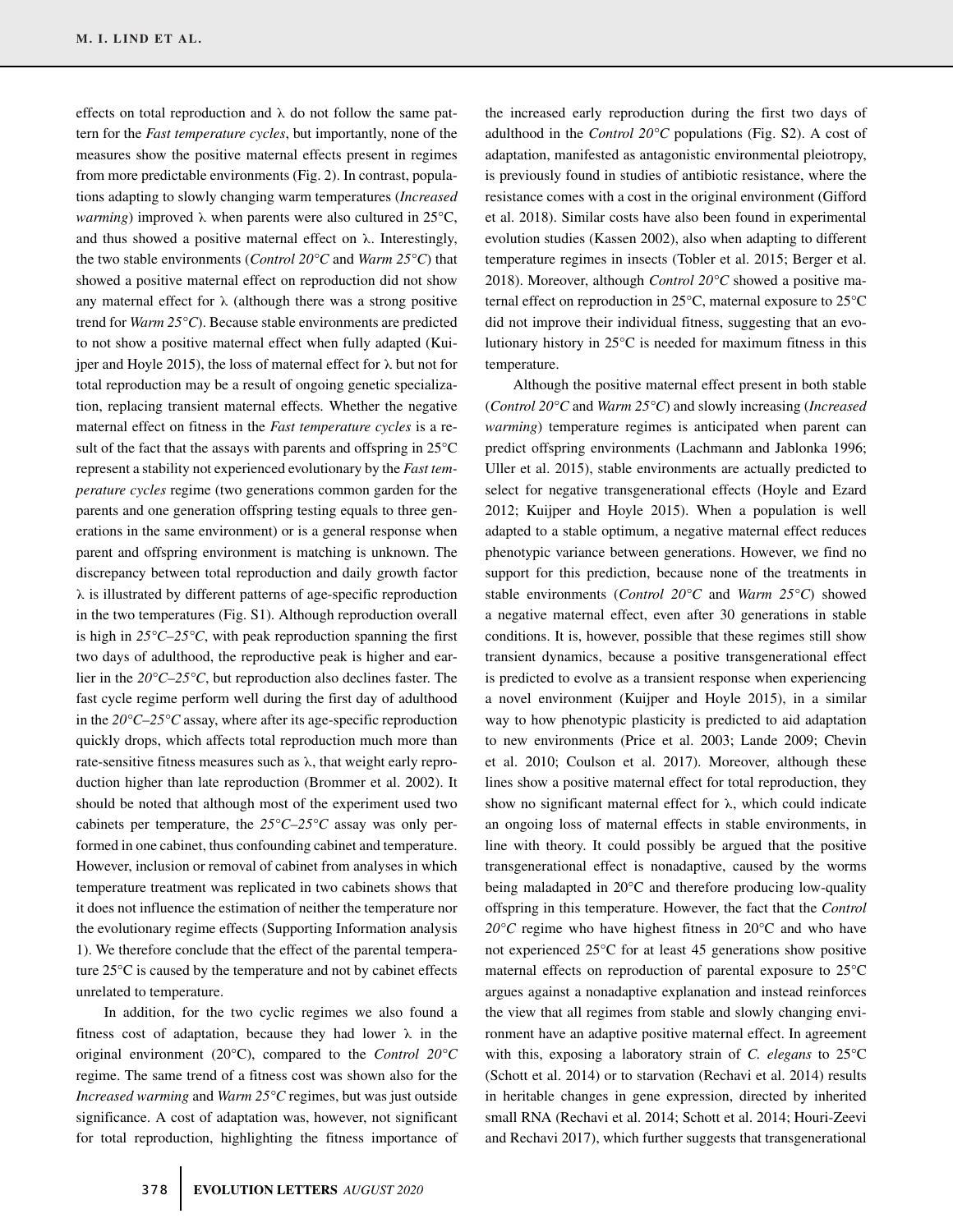plasticity such as maternal effects and epigenetic inheritance is important in *Caenorhabditis* nematodes.

We found that the environmental predictability between generations is driving the evolution of anticipatory maternal effects. Although stable and slowly changing environments select for positive anticipatory maternal effects, environments that fluctuate with no correlation between generations select against parental influence on offspring phenotype. This is the first empirical study that investigates the evolutionary loss of anticipatory maternal effect, which follows theoretical predictions (Kuijper and Hoyle 2015; Uller et al. 2015) and suggests that one reason for the weak effects of parent environment on offspring phenotype in natural systems (Uller et al. 2013) could be that natural environments are not always predictable across generations. Although most examples of positive parental effects come from systems with short life cycles such as nematodes (Kishimoto et al. 2017), daphniids (Gustafsson et al. 2005; Toyota et al. 2019), annelids (Jensen et al. 2014), and herbs (Galloway and Etterson 2007), it is also been found in fish in which the generation time span is in years (Ryu et al. 2018). However, when investigating maternal effects in *Daphnia* from natural populations with different degree of variation in predation intensity, Walsh et al (2016) found some support for stronger positive maternal effects in population from more stable environments, but the effect differed between traits and no effect was found on reproduction. Nevertheless, these types of studies where the environmental predictability is known are vital for our understanding of the selection pressures resulting in the presence or absence of adaptive maternal effects in natural populations (Burgess and Marshall 2014), where deconstruction of environmental predictability to seasonality and environmental color noise (following Marshall and Burgess 2015) is a very promising approach.

Ongoing climate change is not only resulting in warmer temperatures, but also increased temperature variation, which can impact both the ecology and evolution of populations and species (Vasseur et al. 2014; Vázquez et al. 2017), and transgenerational acclimation can be an important response to deal with a warming climate (Donelson et al. 2017; Ryu et al. 2018). We show that environmental heterogeneity drives the evolution of maternal effects, and support the theoretical predictions (Lachmann and Jablonka 1996; Uller et al. 2015) that the predictability between parent and offspring environment is the driver of the evolution of transgenerational plasticity.

#### **AUTHOR CONTRIBUTIONS**

MIL and AAM designed the experiment. MIL, JA, HC, TK, and TL performed experimental evolution. MIL, MKZ, and JA performed phenotypic assays. MIL analyzed the data. MIL drafted the manuscript together with AAM. All authors contributed to the revision of the manuscript.

#### **ACKNOWLEDGMENTS**

This work was funded by the Swedish Research Council (grant number 2016–05195 to MIL and 621-2013-4828 to AAM) and the European Research Council (GERMLINEAGEINGSOMA 724909 to AAM). We thank F. Johansson, A. Laurila, I. I. Ratikainen, and C. Rüffler for discussions.

#### **DATA ARCHIVING**

Data associated with this article are deposited at Dryad [https://doi.org/](https://doi.org/10.5061/dryad.5tb2rbp22) [10.5061/dryad.5tb2rbp22.](https://doi.org/10.5061/dryad.5tb2rbp22)

#### **LITERATURE CITED**

- Bates, D., M. Mächler, B. M. Bolker, and S. C. Walker. 2015. Fitting linear mixed-effects models using lme4. J. Stat. Softw. 67:1–48.
- Berger, D., J. Stångberg, J. Baur, and R. J. Walters. 2018. A universal temperature-dependence of mutational fitness effects. bioRxiv 268011.
- Bonduriansky, R., and T. Day. 2009. Nongenetic inheritance and its evolutionary implications. Annu. Rev. Ecol. Evol. Syst. 40:103–125.
- Brommer, J. E., J. Merilä, and H. Kokko. 2002. Reproductive timing and individual fitness. Ecol. Lett. 5:802–810.
- Burgess, S. C., and D. J. Marshall. 2014. Adaptive parental effects: the importance of estimating environmental predictability and offspring fitness appropriately. Oikos 123:769–776.
- Charlesworth, B. 1994. Evolution in age-structured populations. 2nd ed. Cambridge Univ. Press, New York.
- Chen, H., and A. A. Maklakov. 2012. Longer life span evolves under high rates of condition-dependent mortality. Curr. Biol. 22:2140–2143.
- Chevin, L.-M., R. Lande, and G. M. Mace. 2010. Adaptation, plasticity, and extinction in a changing environment: towards a predictive theory. PLoS Biol. 8:e1000357.
- Cotto, O., and O. Ronce. 2014. Maladaptation as a source of senescence in habitats variable in space and time. Evolution 68:2481–2493.
- Coulson, T., B. E. Kendall, J. Barthold, F. Plard, S. Schindler, A. Ozgul, et al. 2017. Modeling adaptive and nonadaptive responses of populations to environmental change. Am. Nat. 190:313–336.
- DeWitt, T. J., and S. M. Scheiner. 2004. Phenotypic plasticity: functional and conceptual approaches. Oxford Univ. Press, New York.
- Dey, S., S. R. Proulx, and H. Teotónio. 2016. Adaptation to temporally fluctuating environments by the evolution of maternal effects. PLoS Biol. 14:e1002388.
- Donelson, J. M., S. Salinas, P. L. Munday, and L. N. S. Shama. 2017. Transgenerational plasticity and climate change experiments: where do we go from here? Glob. Change Biol. 24:13–34.
- Dury, G. J., and M. J. Wade. 2020. When mother knows best: a population genetic model of transgenerational versus intragenerational plasticity. J. Evol. Biol. 33:127–137.
- Galloway, L. F., and J. R. Etterson. 2007. Transgenerational plasticity is adaptive in the wild. Science 318:1134–1136.
- Gifford, D. R., R. Krašovec, E. Aston, R. V. Belavkin, A. Channon, and C. G. Knight. 2018. Environmental pleiotropy and demographic history direct adaptation under antibiotic selection. Heredity 121:438–448.
- Gustafsson, S., K. Rengefors, and L.-A. Hansson. 2005. Increased consumer fitness following transfer of toxin tolerance to offspring via maternal effects. Ecology 86:2561–2567.
- Hollander, J., E. Snell-Rood, and S. Foster. 2015. New frontiers in phenotypic plasticity and evolution. Heredity 115:273–275.
- Houri-Zeevi, L., and O. Rechavi. 2017. A matter of time: small RNAs regulate the duration of epigenetic inheritance. Trends Genet. 33:46–57.
- Hoyle, R. B., and T. H. G. Ezard. 2012. The benefits of maternal effects in novel and in stable environments. J. R. Soc. Interface 9:2403–2413.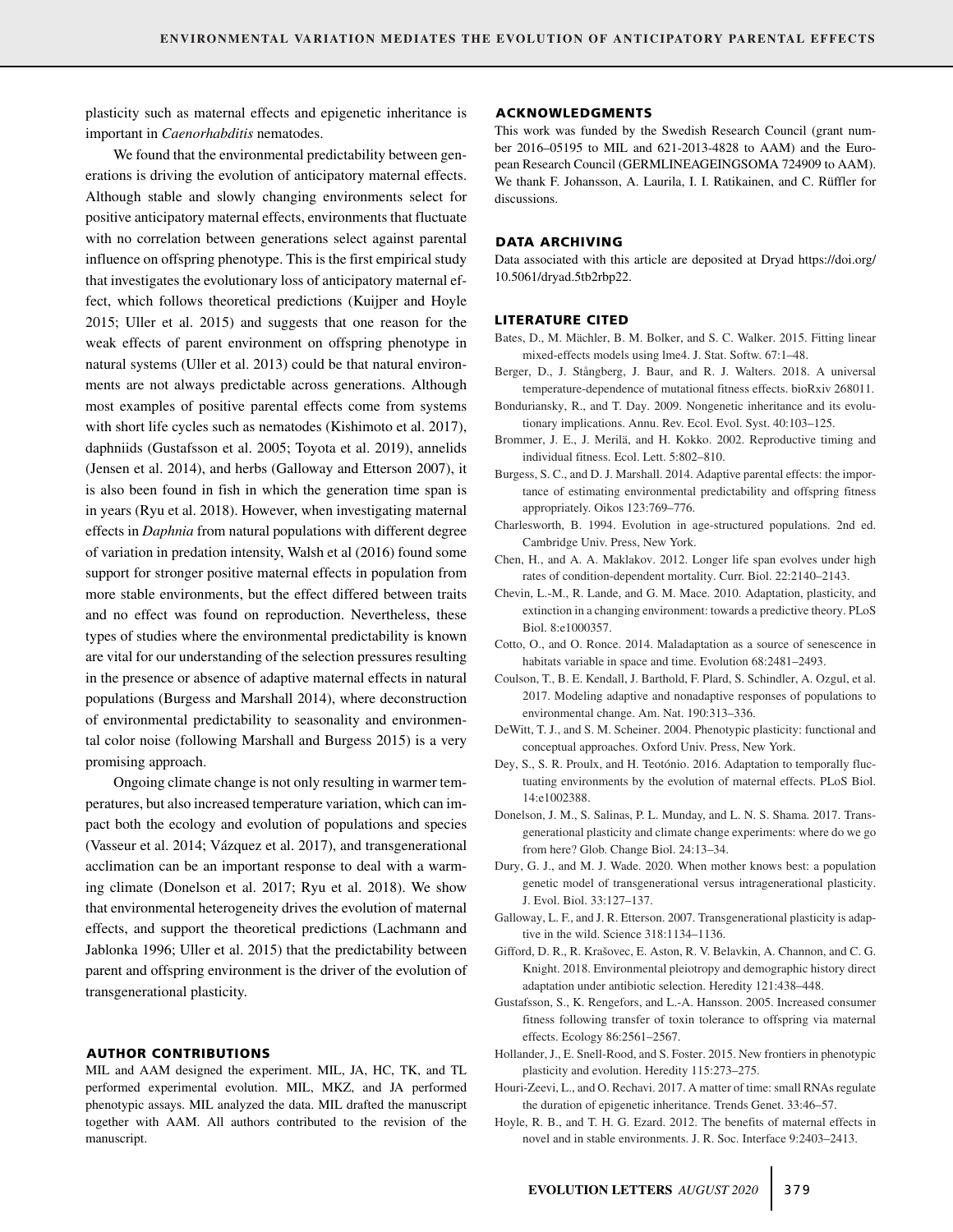- Jensen, N., R. M. Allen, and D. J. Marshall. 2014. Adaptive maternal and paternal effects: gamete plasticity in response to parental stress. Funct. Ecol. 28:724–733.
- Kassen, R. 2002. The experimental evolution of specialists, generalists, and the maintenance of diversity: experimental evolution in variable environments. J. Evol. Biol. 15:173–190.
- Kishimoto, S., M. Uno, E. Okabe, M. Nono, and E. Nishida. 2017. Environmental stresses induce transgenerationally inheritable survival advantages via germline-to-soma communication in *Caenorhabditis elegans*. Nat. Commun. 8:14031.
- Kuijper, B., and R. B. Hoyle. 2015. When to rely on maternal effects and when on phenotypic plasticity? Evolution 69:950–968.
- Kuznetsova, A., P. B. Brockhoff, and R. H. B. Christensen. 2017. lmerTest package: tests in linear mixed effects models. J. Stat. Softw. 82: 1–26.
- Lachmann, M., and E. Jablonka. 1996. The inheritance of phenotypes: an adaptation to fluctuating environments. J. Theor. Biol. 181:1–9.
- Lande, R. 2009. Adaptation to an extraordinary environment by evolution of phenotypic plasticity and genetic assimilation. J. Evol. Biol. 22:1435– 1446.
- Leimar, O., and J. M. McNamara. 2015. The evolution of transgenerational integration of information in heterogeneous environments. Am. Nat. 185:E55–E69.
- Lind, M. I., and F. Spagopoulou. 2018. Evolutionary consequences of epigenetic inheritance. Heredity 121:205–209.
- Lind, M. I., M. K. Zwoinska, S. Meurling, H. Carlsson, and A. A. Maklakov. 2016. Sex-specific trade-offs with growth and fitness following lifespan extension by rapamycin in an outcrossing nematode, *Caenorhabditis remanei*. J. Gerontol. A. Biol. Sci. Med. Sci. 71:882–890.
- Lind, M. I., H. Chen, S. Meurling, A. C. Guevara Gil, H. Carlsson, M. K. Zwoinska, et al. 2017. Slow development as an evolutionary cost of long life. Funct. Ecol. 31:1252–1261.
- Lionaki, E., and N. Tavernarakis. 2013. Assessing aging and senescent decline in *Caenorhabditis elegans*: cohort survival analysis. Pp. 473–484 *in* L. Galluzzi, I. Vitale, O. Kepp, and G. Kroemer, eds. Cell senescence. Humana Press, New York.
- Marshall, D. J., and S. C. Burgess. 2015. Deconstructing environmental predictability: seasonality, environmental colour and the biogeography of marine life histories. Ecol. Lett. 18:174–181.
- Marshall, D. J., and T. Uller. 2007. When is a maternal effect adaptive. Oikos 116:1957–1963.
- McGraw, J. B., and H. Caswell. 1996. Estimation of individual fitness from life-history data. Am. Nat. 147:47–64.
- Moran, N. A. 1992. The evolutionary maintenance of alternative phenotypes. Am. Nat. 139:971–989.
- Mousseau, T. A., and C. W. Fox. 1998. The adaptive significance of maternal effects. Trends Ecol. Evol. 13:403–407.
- Mylius, S. D., and O. Diekmann. 1995. On evolutionarily stable life histories, optimization and the need to be specific about density dependence. Oikos 74:218–224.
- Perez, M. F., and B. Lehner. 2019. Intergenerational and transgenerational epigenetic inheritance in animals. Nat. Cell Biol. 21:143–151.
- Price, T. D., A. Qvarnström, and D. E. Irwin. 2003. The role of phenotypic plasticity in driving genetic evolution. Proc. R. Soc. Lond. Ser. B-Biol. Sci. 270:1433–1440.
- Proulx, S. R., H. Teotónio, R. Bonduriansky, and Y. Michalakis. 2017. What kind of maternal effects can be selected for in fluctuating environments? Am. Nat. 189:E118–E137.
- Ratikainen, I. I., and H. Kokko. 2019. The coevolution of lifespan and reversible plasticity. Nat. Commun. 10:538.
- Rechavi, O., L. Houri-Ze'evi, S. Anava, W. S. S. Goh, S. Y. Kerk, G. J. Hannon, et al. 2014. Starvation-induced transgenerational inheritance of small RNAs in *C. elegans*. Cell 158:277–287.
- Rivoire, O., and S. Leibler. 2014. A model for the generation and transmission of variations in evolution. Proc. Natl. Acad. Sci. 111:E1940–E1949.
- Ryu, T., H. D. Veilleux, J. M. Donelson, P. L. Munday, and T. Ravasi. 2018. The epigenetic landscape of transgenerational acclimation to ocean warming. Nat. Clim. Change 8:504–509.
- Schott, D., I. Yanai, and C. P. Hunter. 2014. Natural RNA interference directs a heritable response to the environment. Sci. Rep. 4:7387.
- Simons, A. M. 2011. Modes of response to environmental change and the elusive empirical evidence for bet hedging. Proc. R. Soc. Lond. B Biol. Sci. 278:1601–1609.
- Stearns, S. C. 1992. The evolution of life histories. Oxford Univ. Press, New York.
- Stiernagle, T. 2006. Maintenance of *C. elegans*. [https://doi.org/10.1895/](https://doi.org/10.1895/wormbook.1.101.1) [wormbook.1.101.1](https://doi.org/10.1895/wormbook.1.101.1)
- Tobler, R., J. Hermisson, and C. Schlötterer. 2015. Parallel trait adaptation across opposing thermal environments in experimental *Drosophila melanogaster* populations. Evolution 69:1745–1759.
- Toyota, K., M. C. Cuenca, V. Dhandapani, A. Suppa, V. Rossi, J. K. Colbourne, et al. 2019. Transgenerational response to early spring warming in *Daphnia*. Sci. Rep. 9:4449.
- Uller, T., S. Nakagawa, and S. English. 2013. Weak evidence for anticipatory parental effects in plants and animals. J. Evol. Biol. 26:2161–2170.
- Uller, T., S. English, and I. Pen. 2015. When is incomplete epigenetic resetting in germ cells favoured by natural selection? Proc. R. Soc. B Biol. Sci. 282:20150682.
- Vasseur, D. A., J. P. DeLong, B. Gilbert, H. S. Greig, C. D. G. Harley, K. S. McCann, et al. 2014. Increased temperature variation poses a greater risk to species than climate warming. Proc. R. Soc. B Biol. Sci. 281:20132612.
- Vázquez, D. P., E. Gianoli, W. F. Morris, and F. Bozinovic. 2017. Ecological and evolutionary impacts of changing climatic variability. Biol. Rev.  $92:22-42$ .
- Walsh, M. R., T. Castoe, J. Holmes, M. Packer, K. Biles, M. Walsh, et al. 2016. Local adaptation in transgenerational responses to predators. Proc. R. Soc. B Biol. Sci. 283:20152271.

### Associate Editor: A. Charmantier